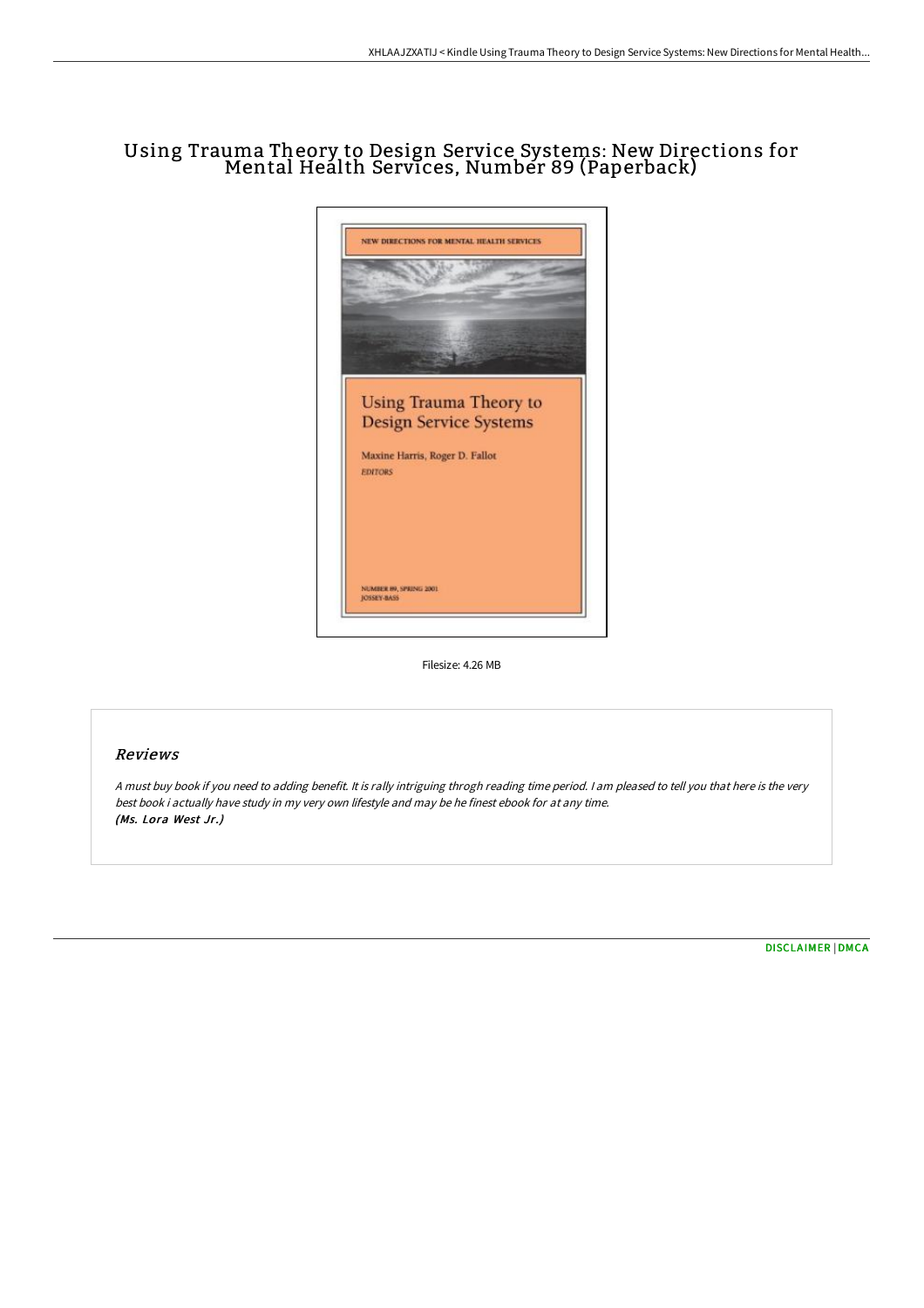## USING TRAUMA THEORY TO DESIGN SERVICE SYSTEMS: NEW DIRECTIONS FOR MENTAL HEALTH SERVICES, NUMBER 89 (PAPERBACK)



John Wiley Sons Inc, United States, 2001. Paperback. Condition: New. Language: English . Brand New Book. Mental health practitioners are becoming increasingly aware that they are encountering a very large number of men and women who are survivors of sexual and physical abuse. This volume identifies the essential elements necessary for a system to begin to integrate an understanding about trauma into its core service programs. The fundamental elements of a trauma-informed system are identified and the necessary supports for bringing about system change are highlighted. The basic philosophy of trauma-informed practice is then examined across several specific service components: assessment and screening, inpatient treatment, residential services, addictions programming, and case management. Modifications necessary to transform a current system into a trauma-informed system are discussed in great detail as well as the changing roles of consumers and providers.This is the 89th issue of the quarterly journal New Directions for Mental Health Services.

Read Using Trauma Theory to Design Service Systems: New Directions for Mental Health Services, Number 89 [\(Paperback\)](http://www.bookdirs.com/using-trauma-theory-to-design-service-systems-ne.html) Online

Download PDF Using Trauma Theory to Design Service Systems: New Directions for Mental Health Services, Number 89 [\(Paperback\)](http://www.bookdirs.com/using-trauma-theory-to-design-service-systems-ne.html)